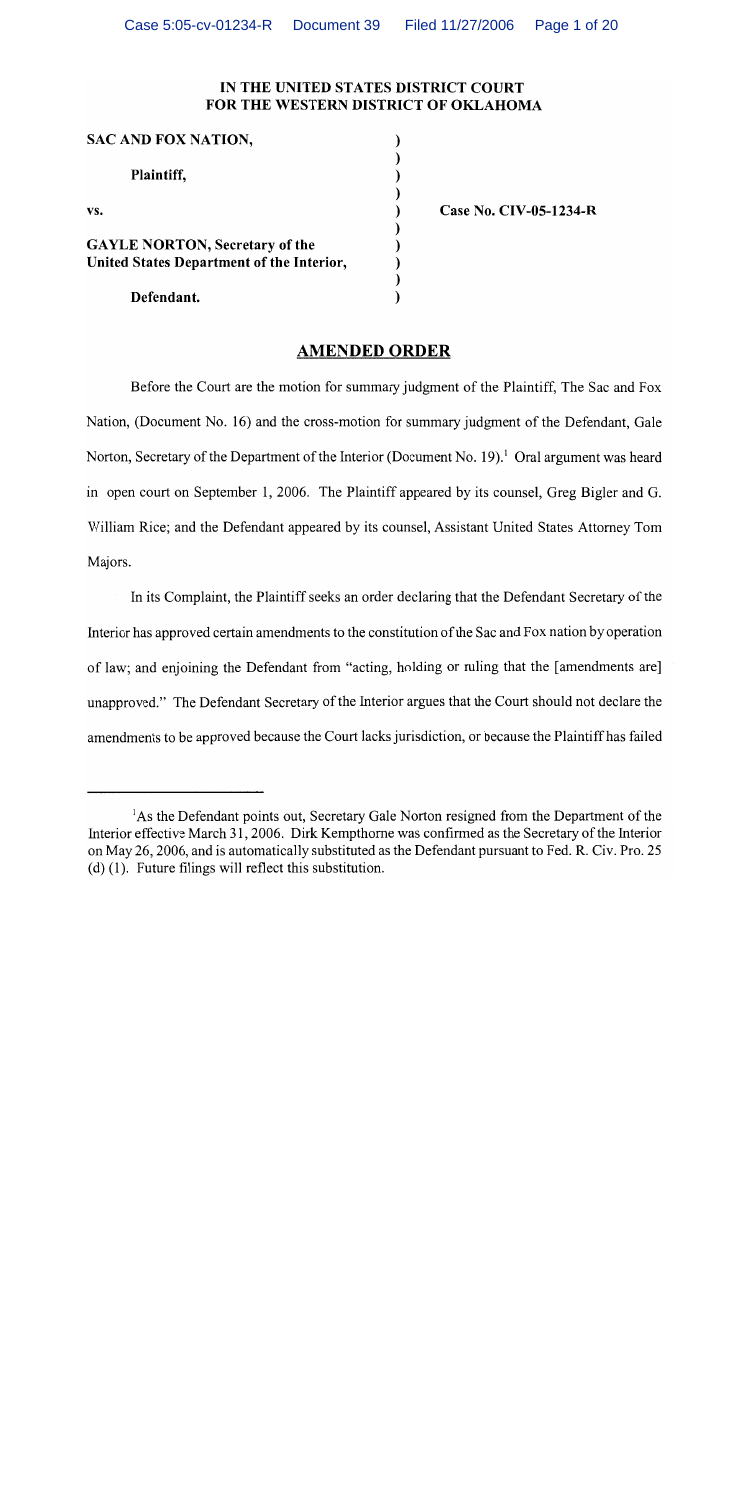to exhaust its administrative remedies. In the alternative, the Defendant argues that the Court should abstain from exercising jurisdiction in this case. The Defendant argues with equal vehemence that the Secretary has already approved the amendments, so that the Plaintiff's claims are moot.

# I. Summary of the Evidence.

The Plaintiff, the Sac and Fox Nation, is a federally recognized Indian Tribe. See Title 25 U. S. C. § 479a. The Sac and Fox Nation governs itself under a Constitution and Charter approved by the Secretary of the Interior on June 19, 1987 and ratified by tribal members on July 24, 1987. Article VII of the Sac and Fox Nation's charter provides that the Sac and Fox Nation shall have all of the rights afforded to other tribes under 25 U.S.C. §§ 476 and 477.<sup>2</sup>

On May 10, 2004, the Sac and Fox Nation's Business Committee adopted Resolution No. SF-04-88, proposing an amendment to the tribe's constitution, and requested the Secretary of the Interior to authorize an election for tribal members to vote on the proposed amendment. The proposed amendments would have added a provision eliminating any requirement of a referendum

# "Article VII - Indian Reorganization Act Provisions

Pursuant to Section 3 of the Act of June 26, 1936, (49 Stat. 1967), and in addition to those powers and authorities vested in the Sac and Fox Nation by existing law, the following essential governmental powers, rights and privileges secured to organized Indian tribes pursuant to the Act of June 18, 1934, (48 Stat. 984), are hereby conveyed to the Government of the Sac and Fox Nation.

Sections 2, 4, 7, 16 and 17 of the Act of June 18, 1934, (48 Stat. 984), are a. hereby extended to, and shall be in full force and effect as to the Sac and Fox Nation, and the Sac and Fox Nation shall in all respects be deemed upon equal footing, and shall be entitled to all the authority, rights, and privileges of a tribe organized pursuant to the Act of June 18, 1934, (48 Stat. 984)."

<sup>&</sup>lt;sup>2</sup>Article VII of the Sac and Fox charter provides as follows: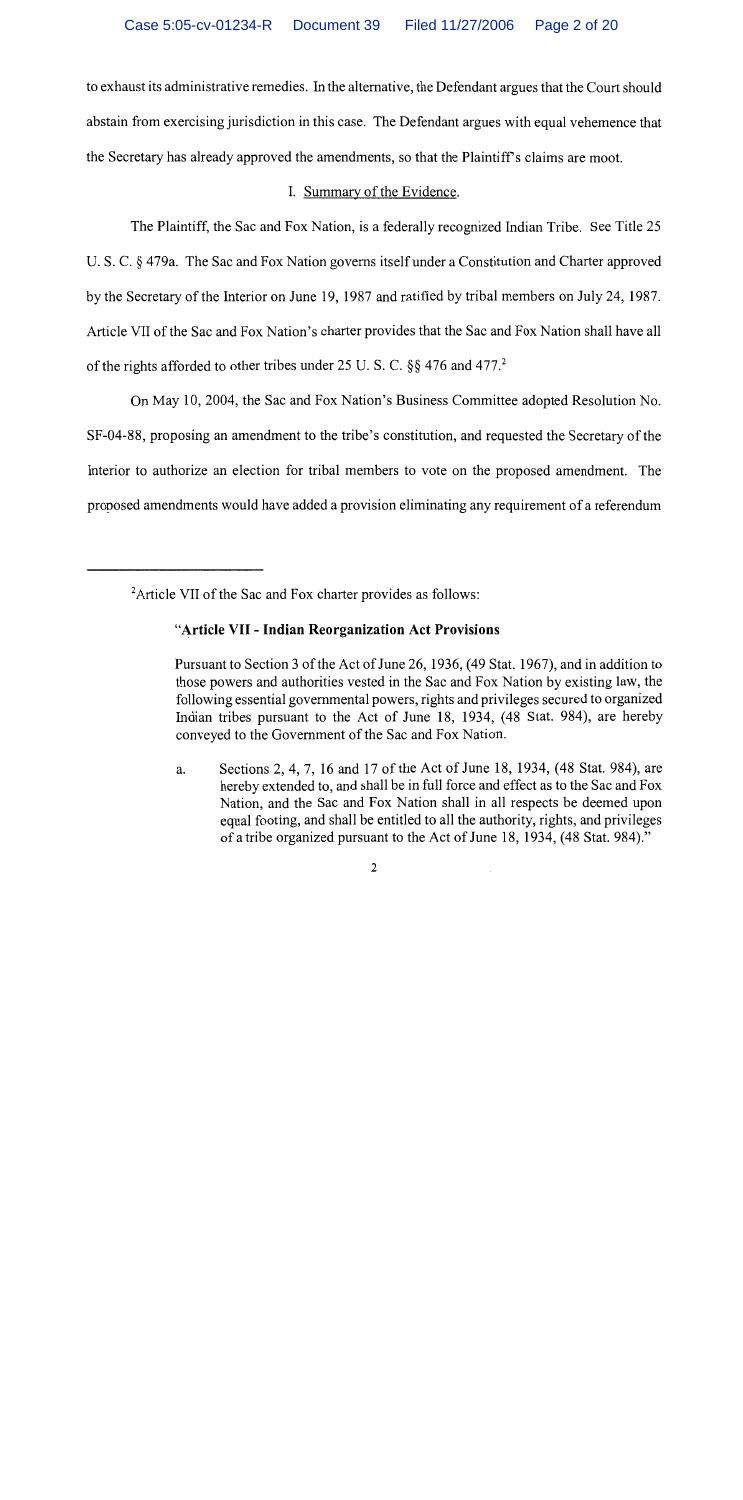vote to approve tribal claims and the tribal programs budget,<sup>3</sup> and a provision which would alter the respective powers and authority of the tribe's Business Committee and Governing Council.<sup>4</sup> On June 16, 2004, the Regional Director of the Southern Plains Region of the Bureau of Indian Affairs (B.I.A.) authorized tribal officials to conduct an election in accordance with 25 C. F. R. part 81.

"The Governing Council of the Sac and Fox Nation shall have the authority to take final action on any matter within its delegated powers at a regular or special meeting of the Governing Council. No referendum vote of the Governing Council shall be necessary."

The proposed amended version of Article II, Section 3 provides:

"As required by Article VII, Section 2, following the meetings of the Governing Council, the Election Board shall conduct an election pursuant to the election ordinance on the issues presented at a meeting of the Governing Council where action was taken to place a matter upon the ballot, provided, that no referendum vote shall be necessary to approve the tribal claims and tribal programs budget."

<sup>4</sup>Prior to the amendments in question, Article III, Section 2 of the Sac and Fox Nation's Constitution provided:

"Section 2. The Business Committee shall have authority to act on behalf of the tribe in all matters, except the Governing Council of the Sac and Fox Nation shall have the authority to take final action on any matter at a regular or special meeting of the Governing Council; the final action so taken by the Governing Council shall be binding on all elected officers and the Business Committee. No referendum vote of the Governing Council shall be necessary."

The proposed amended version of Article III, Section 2 provides:

"Section 2. The Business Committee shall have power to appoint subordinate committees and representatives, to transact business and otherwise speak or act on behalf of the tribe in all matters on which the tribe is empowered to act, now, or in the future, and to hire and employ legal counsel to represent the tribe; provided, that when the Governing Council acts within the powers specifically delegated to it by this Constitution, such action shall be binding on all elected officers and the Business Committee."

<sup>&</sup>lt;sup>3</sup>Prior to the amendments in question, Article II, Section 3 of the Sac and Fox Nation's constitution provided: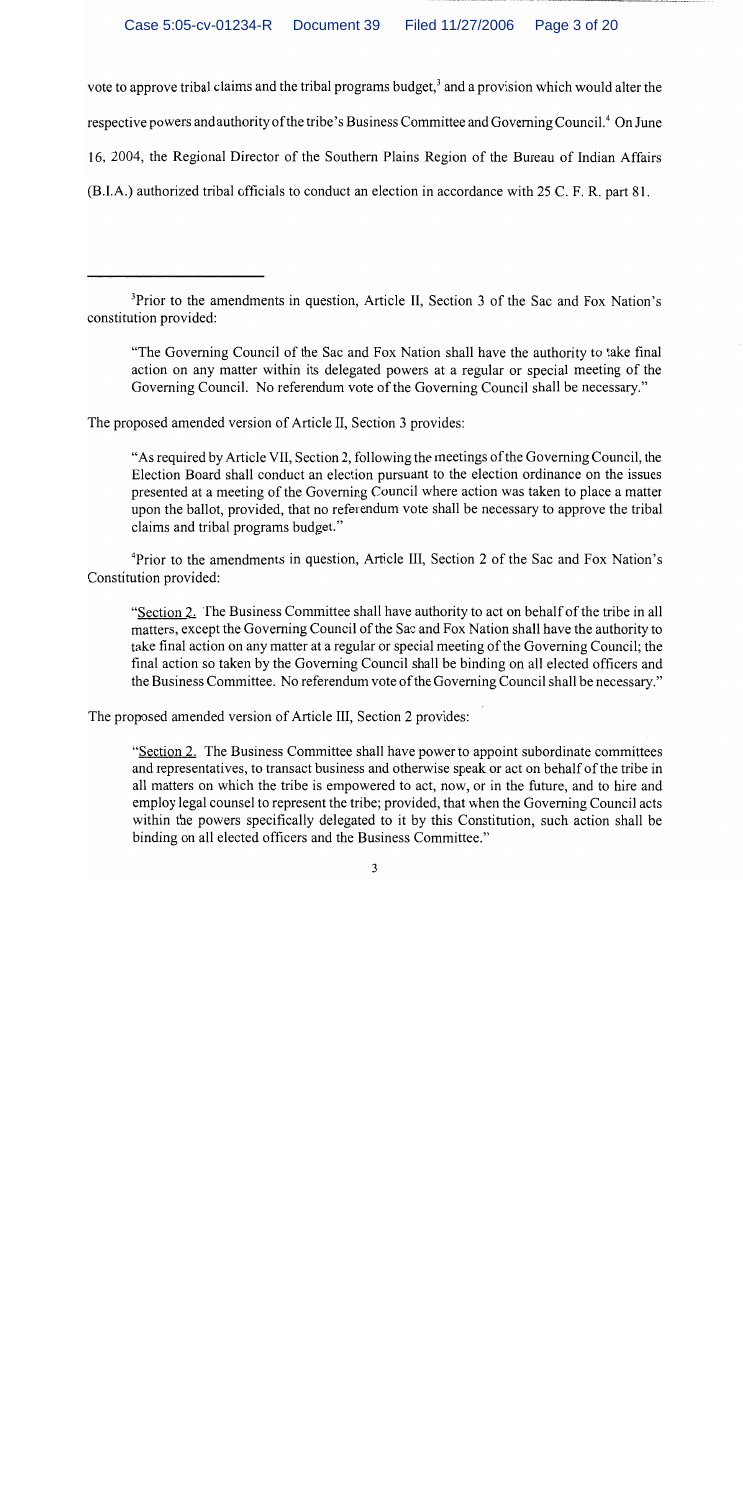The Secretary of the Interior is charged by statute with certain supervisory and oversight responsibilities over the adoption and amendment of constitutions of Indian tribes, including elections for the approval of amendments to tribal constitutions. Title 25 U.S.C. § 476, 25 C.F. R. § 81.4. The election was conducted on August 20, 2004. One hundred eighty seven voting members of the tribe voted to approve the proposed amendments, and 143 voted against the proposed amendments.

On August 23, 2004, twenty-nine members of the Sac and Fox nation filed a petition with the Bureau of Indian Affairs contesting the election results. The protesting tribal members alleged in their petition that the election violated tribal law by misquoting certain language from the tribal constitution; and that the election was procedurally flawed in several respects. On December 14, 2004, the Regional Director of the B.I.A.'s Southern Plains Office reviewed the protest, and denied the protesters' challenge to the election. Thereafter, the protesters appealed to the Department of the Interior's Board of Indian Appeals. To date, no decision has been made by the Board of Indian Appeals, although more than 45 days have passed since the election.<sup>5</sup> The Plaintiff alleges that it has

- "(d) Approval or disapproval by Secretary; enforcement
	- $(1)$ If an election called under subsection (a) of this section results in the adoption by the tribe of the proposed constitution and bylaws or amendments thereto, the Secretary shall approve the amendments within forty-five days after the election unless the Secretary finds that the proposed constitution and bylaws or any amendments are contrary to applicable laws.
	- If the Secretary does not approve or disapprove the constitution and bylaws  $(2)$ or amendments within the forty-five days, the Secretary's approval shall be considered as given. Actions to enforce the provisions of this section may be brought in the appropriate Federal district court."

<sup>&</sup>lt;sup>5</sup>The Indian Reorganization Act, at Title 25 U.S.C.  $\S$  476 (d) provides: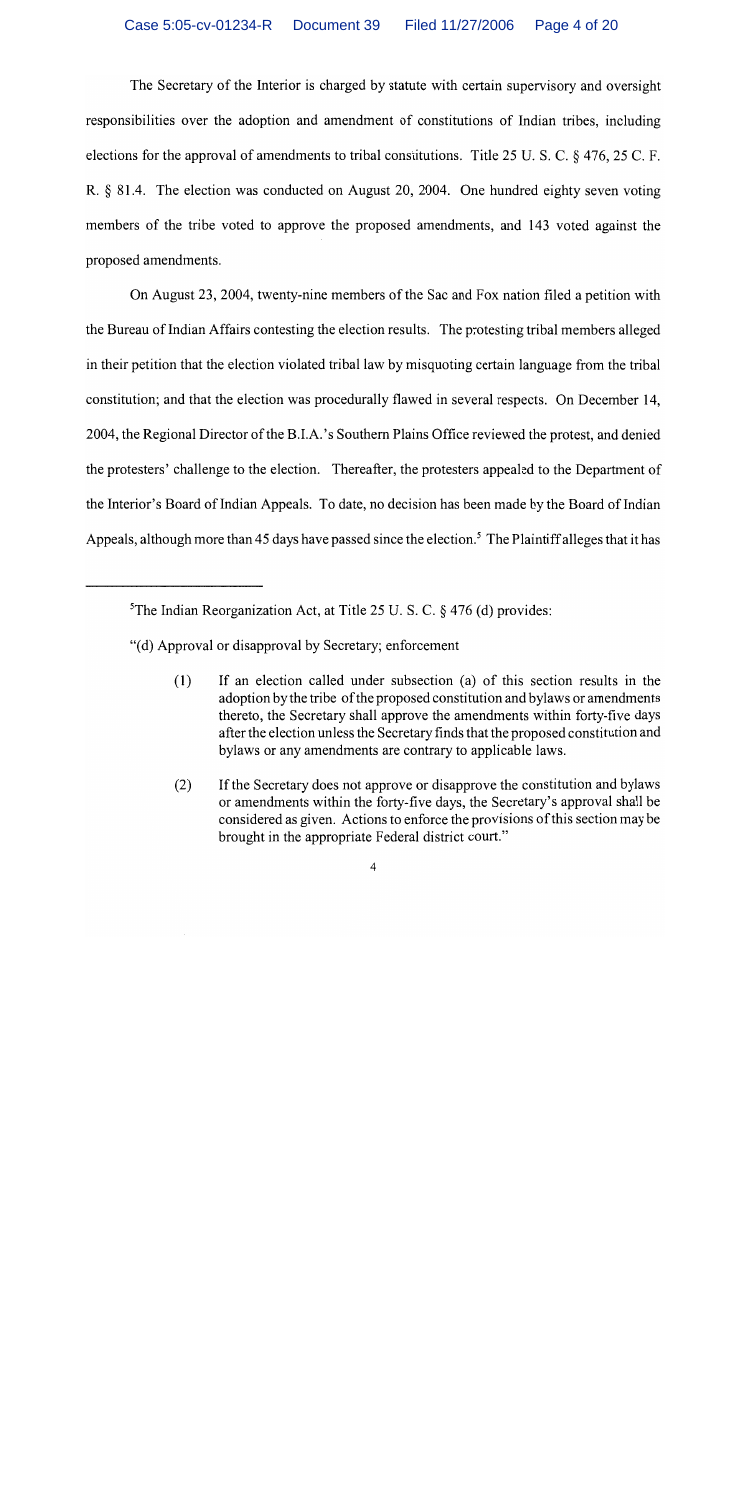suffered, and is suffering, irreparable harm by virtue of the uncertainty as to whether the Defendant will uphold the election and approve the amendments.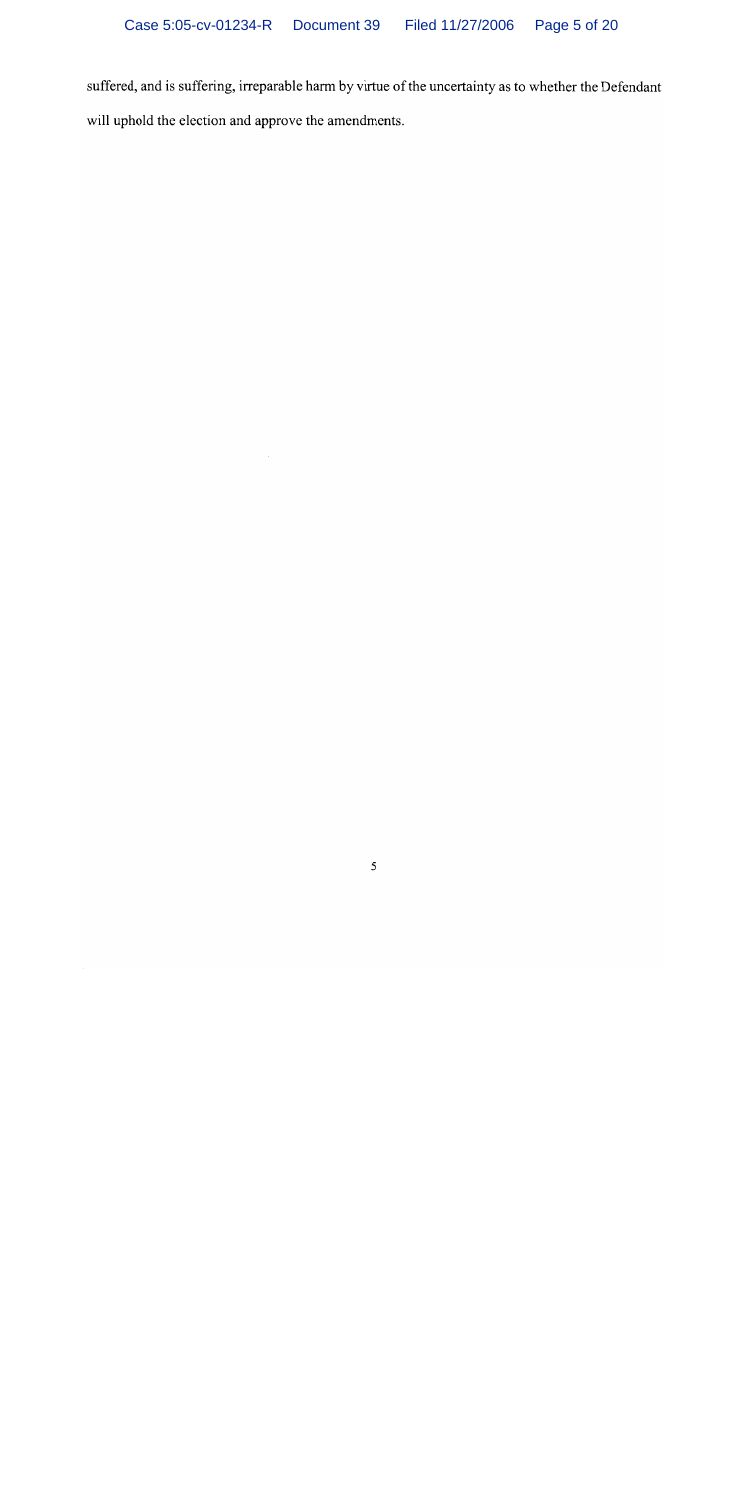#### II. Jurisdiction.

The Plaintiff invokes federal jurisdiction under Title 25 U.S.C.  $\S$  476 (d) (2) of the Indian Reorganization Act. Under Title 25 U.S.C. § 476 (c),<sup>6</sup> the Secretary of the Department of the Interior must call and hold a tribal election after receipt of a tribal request for an election to ratify a proposed amendment to the tribe's constitution. The Act requires the Secretary to approve or disapprove such amendments within 45 days of the election, and provides that if the Secretary has not acted within 45 days, "the Secretary's approval should be considered as given." Section 476 (d) further provides that "alctions to enforce the provisions of this section may be brought in the appropriate Federal district court."

 $6$ Section 476 (c) provides:

- The Secretary shall call and hold an election as required by subsection (a) of  $(1)$ this section  $-$ ...
	- within ninety days after receipt of a tribal request for an election to (B) ratify an amendment to the constitution and bylaws.
- During the time periods established by paragraph  $(1)$  the Secretary shall –.  $(2)$ 
	- review the final draft of the constitution and bylaws, or amendments (B) thereto to determine if any provision therein is contrary to applicable laws.
- After the review provided in paragraph (2) and at least thirty days prior to the  $(3)$ calling of the election, the Secretary shall notify the tribe, in writing, whether and in what manner the Secretary has found the proposed constitution and bylaws or amendments thereto to be contrary to applicable laws."

<sup>&</sup>quot;(c) Election procedure; technical assistance; review of proposals; notification of contrary-toapplicable law findings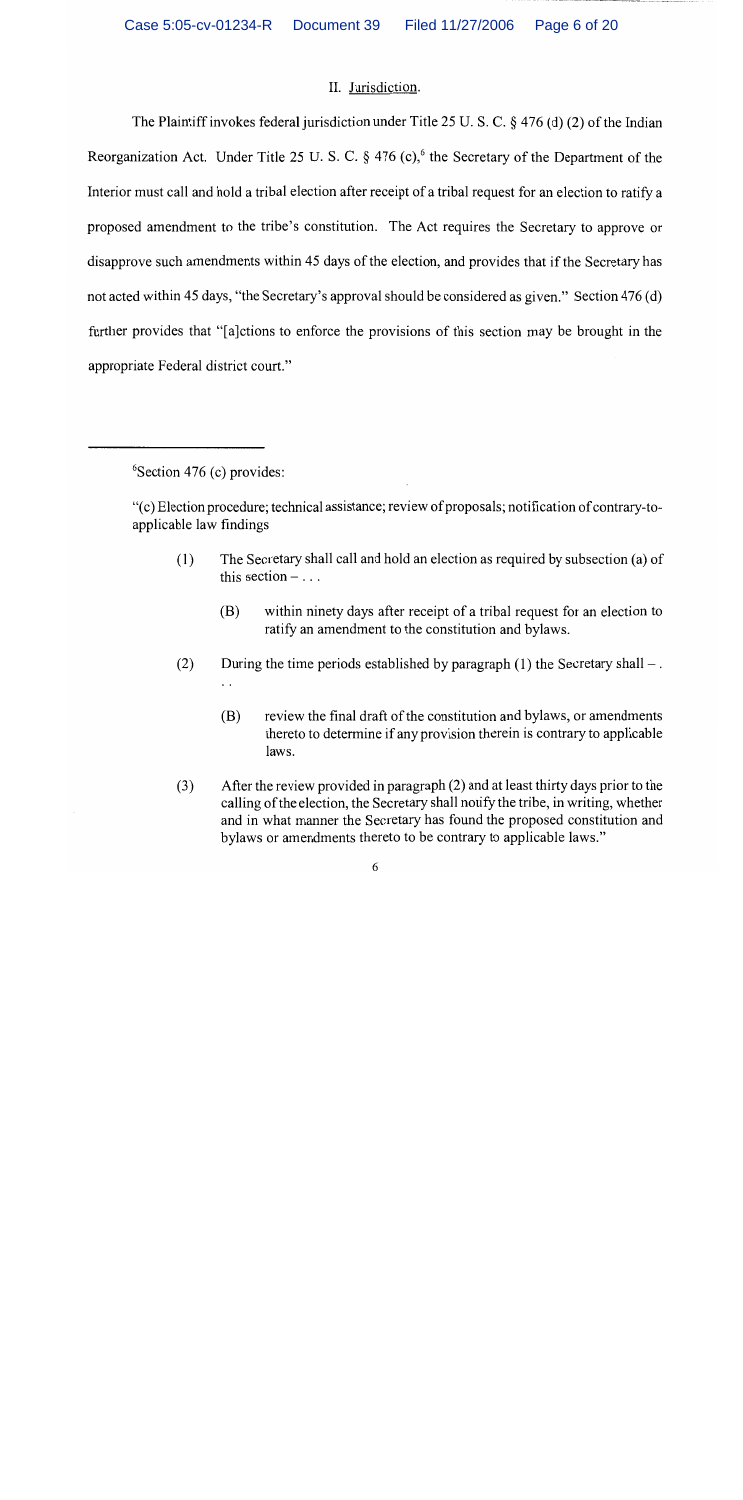The Defendant argues that Section  $476(d)(2)$  of the Indian Reorganization Act does not vest the Court with jurisdiction because the Act is not applicable to the Sac and Fox Nation, citing Section 473 of the Act. On its face, Title 25 U.S.C. § 473 appears to exclude certain Oklahoma Indian tribes, including the Sac and Fox Nation, from coverage under the Indian Reorganization Act.<sup>7</sup> In response, the Plaintiff contends that the federal Oklahoma Indian Welfare Act. Title 25 U.S.C. § 503, enables the Sac and Fox Nation to claim the same rights and privileges as other tribes under the Indian Reorganization Act.

Title 25 U. S. C. § 503 grants "recognized" Oklahoma tribes an opportunity to claim any of the "rights and privileges secured to an organized Indian tribe" under the Indian Reorganization Act, 25 U.S.C. § 461, et seq, by adopting a charter of incorporation claiming such rights.<sup>8</sup> Indian

 $T$ Title 25 U.S.C. § 473 provides:

"Application generally.... Sections 4, 7, 16, 17, and 18 of this Act [25 U.S.C.  $\S$ § 464, 467, 476, 477, 478] shall not apply to the following-named Indian tribes, the members of such Indian tribes, together with members of other tribes affiliated with such named tribes located in the State of Oklahoma, as follows: Cheyenne, Arapaho, Apache, Comanche, Kiowa, Caddo, Delaware, Wichita, Osage, Kaw, Otoe, Tonkawa, Pawnee, Ponca, Shawnee, Ottawa, Quanaw, Seneca, Wyandotte, Iowa, Sac and Fox, Kickapoo, Pottawatomi, Cherokee, Chickasaw, Choctaw, Creek, and Seminole."

(Emphasis added).

<sup>8</sup>Title 25 U.S.C. § 503 provides, in pertinent part:

"Any recognized tribe or band of Indians residing in Oklahoma shall have the right to organize for its common welfare and to adopt a constitution and bylaws, under such rules and regulations as the Secretary of the Interior may prescribe. The Secretary of the Interior may issue to any such organized group a charter of incorporation, which shall become operative when ratified by a majority vote of the adult members of the organization voting .... Such charter may convey to the incorporated group, in addition to any powers which may properly be vested in a body corporate under the laws of the State of Oklahoma, the right to participate in the revolving credit fund and to enjoy any other rights or privileges secured to an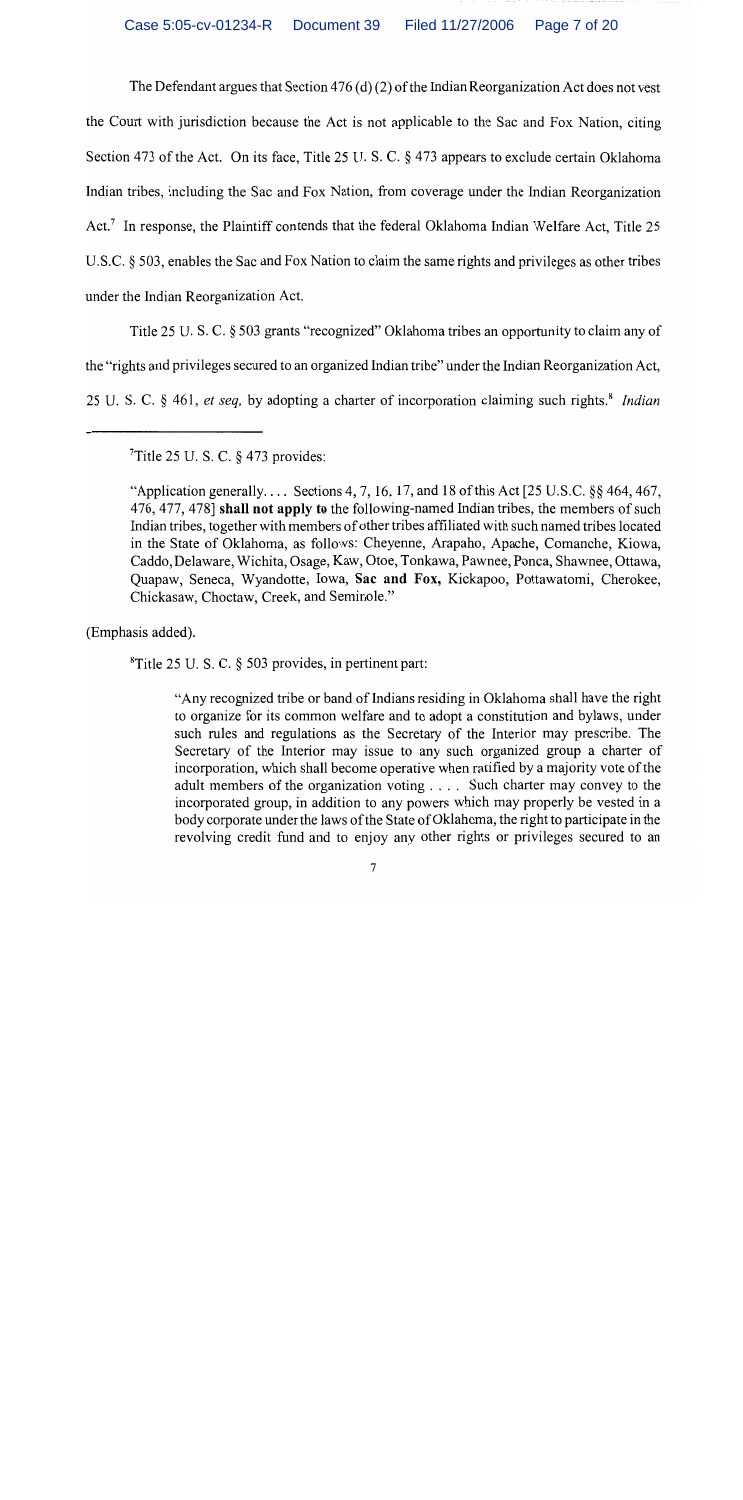Country, U.S.A. vs. Oklahoma Tax Commission, 829 F. 2d 967, 981 (10<sup>th</sup> Cir. 1987), cert. denied sub nom., Oklahoma Tax Commission v. Muscogee (Creek) Nation, 487 U.S. 1218, 108 S. Ct. 2870, 101 L. Ed. 2d 906 (1988).

The Plaintiff's charter of incorporation specifically claims those rights and privileges secured to Indian tribes organized under the Indian Reorganization Act, including those powers which "may in the future be delegated to the tribe" by the federal government. See Muscogee (Creek) Nation v. Hodel, 851 F. 2d 1439 (D. C. Cir.1988). The Plaintiff's charter was ratified by the tribe's eligible voters, and approved by the Secretary of the Interior on June 19, 1987. (Plaintiff's Exhibit 2, Federal Corporate Charter of the Sac and Fox Nation, Article VII, subparagraphs a through m.).<sup>9</sup>

> organized Indian tribe under the Act of June 18, 1934 (48 Stat. 984) [25 U.S.C.A. § 461 et seq.].  $\ldots$ "

An earlier version of Section 503 was identical, except that it listed the specific sections of the Indian Reorganization Act whose benefits might be claimed by a tribe in its charter:

> "... Such charter may convey to the incorporated group, in addition to any powers which may properly be vested in a body corporate under the laws of the State of Oklahoma, the right to participate in the revolving credit fund and to enjoy any other rights or privileges secured to an organized Indian tribe under sections 461, 462, 473, 464, 465, 466 to 470, 471 to 473, 474, 475, 476 to 478, and 479 of this title."

<sup>9</sup>Article VII of the Plaintiff's corporate charter provides, in part:

"Pursuant to Section 3 of the Act of June 26, 1936,  $\dots$  and in addition to those powers and authorities vested in the Sac and Fox Nation by existing law, the following essential governmental powers, rights, and privileges secured to organized Indian tribes pursuant to the Act of June 18, 1934, ... are hereby conveyed to the Government of the Sac and Fox Nation. . . .

The Sac and Fox Nation shall have the right, power, and privilege to exercise  $\mathbf{i}$ . such further powers as may in the future be delegated to the tribe by the Secretary of the Interior or by any duly authorized officer or agency of the Federal government.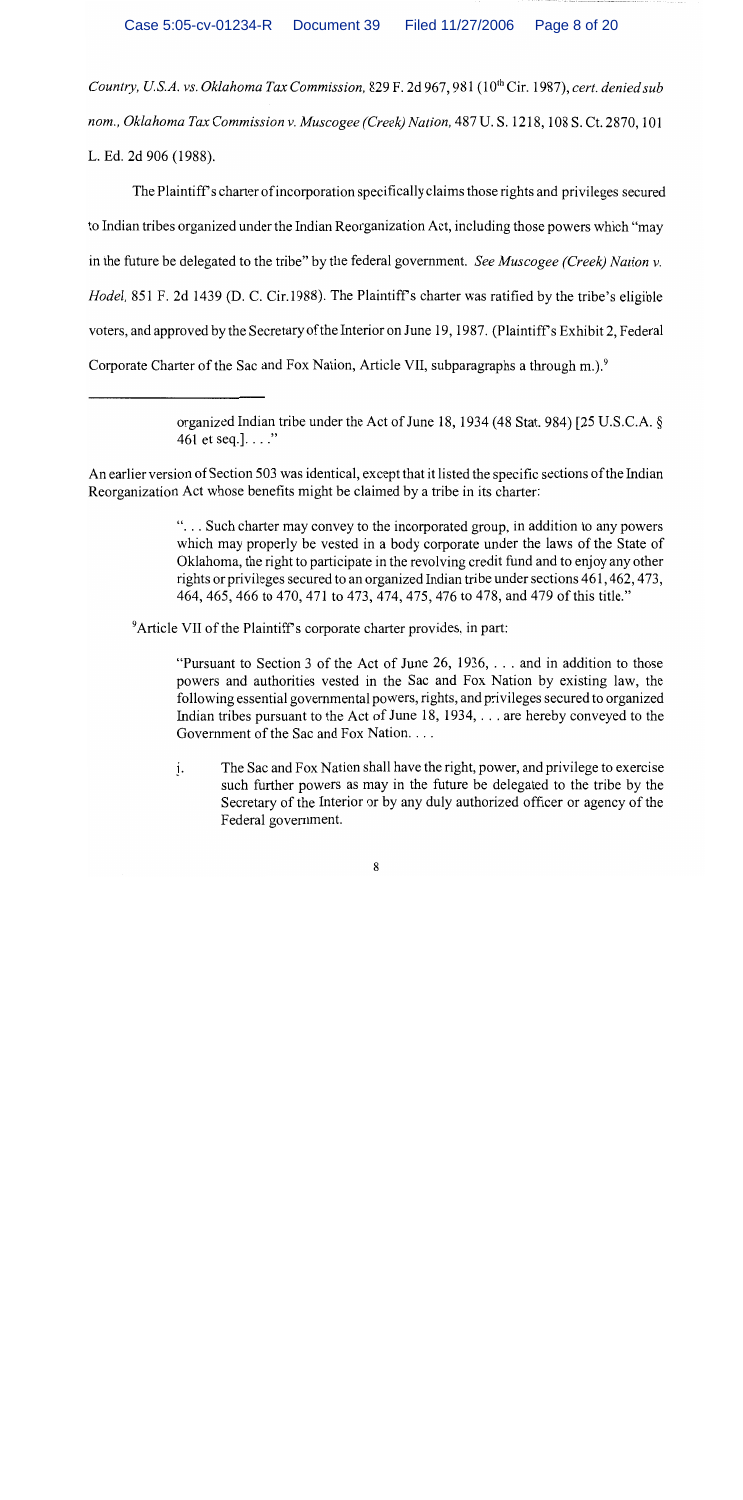The Defendant initially argued in its briefs that Section 476 (d) (2) is inapplicable to the Plaintiff because it became effective on November 1, 1988, after the approval of the Plaintiff's charter and constitution on June 19, 1987. The Defendant offers no authority in support of its argument that only those tribes whose charters and constitutions were adopted after the effective date of Section 476 (d) (2) are entitled to enforce its provisions in federal court, and the Court finds no support for such a construction.<sup>10</sup>

"The foregoing express delegation of authorities is supplemental to, and expressive of, a portion of the general authorities delegated to the Business Committee in the Constitution of the Sac and Fox Nation and is designed and intended to take advantage of all the delegations of authority from the Federal government to the government of the Sac and Fox Nation pursuant to the within noted, and all other Acts of Congress. . . ."

<sup>10</sup>In its brief the Defendant cites *Logan v. Andrus*, 457 F. Supp. 1318 (N. D. Okla. 1978) and Seminole Nation of Oklahoma v. Acting Director, 24 I.B.I.A. 209, 1993 WL 530285 (Int. Bd. Indian App. 1993) for the proposition that the Sac and Fox Nation is not entitled to invoke the jurisdiction provisions of the Indian Reorganization Act, but these cases are distinguishable. In Logan, the court held that the Osage tribe was excluded from coverage under the Indian Reorganization Act, citing specific statutory exclusions applicable to the Osage tribe. The court held, *inter alia*, that neither the Indian Reorganization Act nor the federal Oklahoma Indian Welfare Act applied to the Osage Nation, citing provisions of both statutes which exclude the Osage Nation and Osage County, Oklahoma. *Logan*, 457 F. Supp. at 1328, fn. 39; 1329. The Osage tribe was also excluded from coverage under the Oklahoma Indian Welfare Act, 25 U.S.C. § 501, et seq. In contrast, the Sac and Fox Nation is not excluded from the Oklahoma Indian Welfare Act, which confers upon any "recognized" tribes residing in Oklahoma the right to adopt a constitution and bylaws, and "any other rights secured to an organized tribe." See Title 25 U. S. C. § 503. In Seminole Nation, supra, the tribe sought review of an administrative decision by a Bureau of Indian Affairs official, to disapprove a proposed amendment to the tribe's constitution, which would have eliminated the requirement for

k. The Sac and Fox Nation shall have the right, power, and privilege to enjoy, possess, and exercise any other right or privilege secured to an Indian tribe organized under the Act of June 18, 1934 . . . , as incorporated by reference through Section 3 of the Oklahoma Indian Welfare Act of June 26, 1936... . including all of those statutory or inherent rights and powers vested or recognized in such Indian tries by existing law, and any powers and authority vested in a body corporate under the laws of the State of Oklahoma not inconsistent with the tribal constitution or this charter...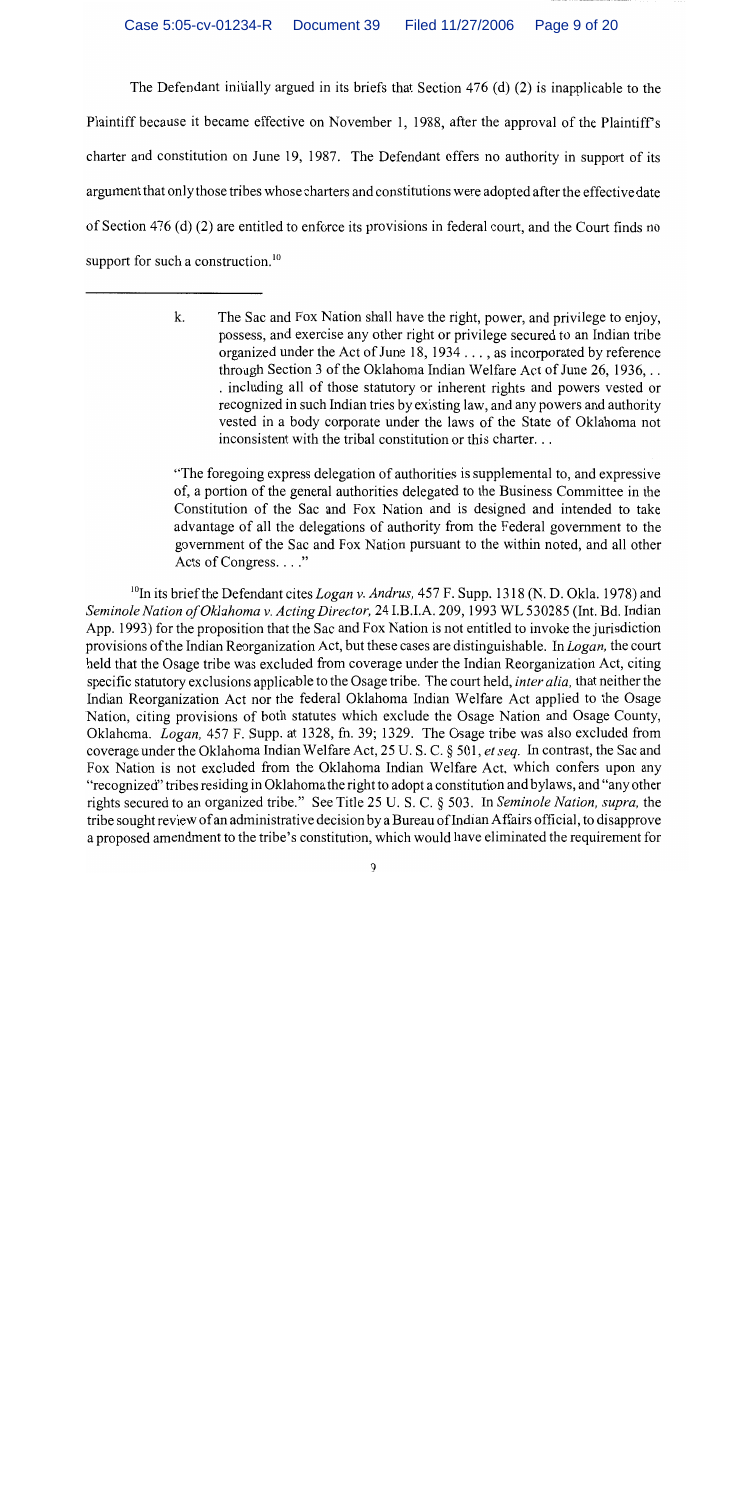At the hearing on the parties' motions, the Defendant argued that the Plaintiff's interpretation of Section 503, as enabling it to bring a claim for enforcement of the Secretary's obligations under Section 476 is "strained" and "tortured." The Court disagrees. In clear and specific language, Section 503 authorizes Oklahoma tribes, such as the Sac and Fox Nation, to claim any of the rights and privileges available to other organized Indian tribes under the Indian Reorganization Act, which would, of necessity, include Section 476.

The Court concludes that the Plaintiff has properly invoked subject matter jurisdiction over this action under Title 25 U.S.C.  $\S 476$  (d) (2). The Defendant is not entitled to summary judgment on the basis of subject matter jurisdiction.

## III. Abstention.

The Defendant next contends that the Court should abstain from exercising jurisdiction in

this case, in light of the administrative proceedings pending before the Interior Board of Indian

B.I.A. approval of further constitutional amendments. The administrative judges found that the B. I. A. official acted within his discretion in disapproving the amendment, reasoning that the plaintiff tribe had not adopted a statutory charter pursuant to Section 503, which would have afforded the Tribe additional rights. The Seminole court's reference to Section 503 indicates that the court understood that, like other Oklahoma tribes, the Seminole Nation could have adopted a charter under the Oklahoma Indian Welfare Act. Because the Seminole Nation elected not to adopt such a charter, it did not have the additional rights afforded under the Act. In contrast, the Sac and Fox Nation has adopted a charter pursuant to Section 503, claiming the rights conferred under Section 476. Moreover, as the Plaintiff points out, if the Sac and Fox Tribe is excluded from the Indian Reorganization Act because its charter was adopted before the effective date of the 1988 amendments to the Act, then all tribes which adopted their constitutions and charters before that date would be excluded from the Act. Such a position seems untenable, and appears to be inconsistent with Section 476 (f), which provides, in part, that departments and agencies of the United States "shall not . . . make any decision or determination pursuant to [25 U.S. C. § 461, et seq.] with respect to a federally recognized Indian tribe that classifies, enhances, or diminishes the privileges and immunities available to the Indian tribe relative to other federally recognized tribes by virtue of their status as Indian tribes." The Defendant's position would establish two classes of federally recognized tribes: those whose charters were adopted before the effective dates of the 1988 amendments to the Act, and those whose charters were adopted after.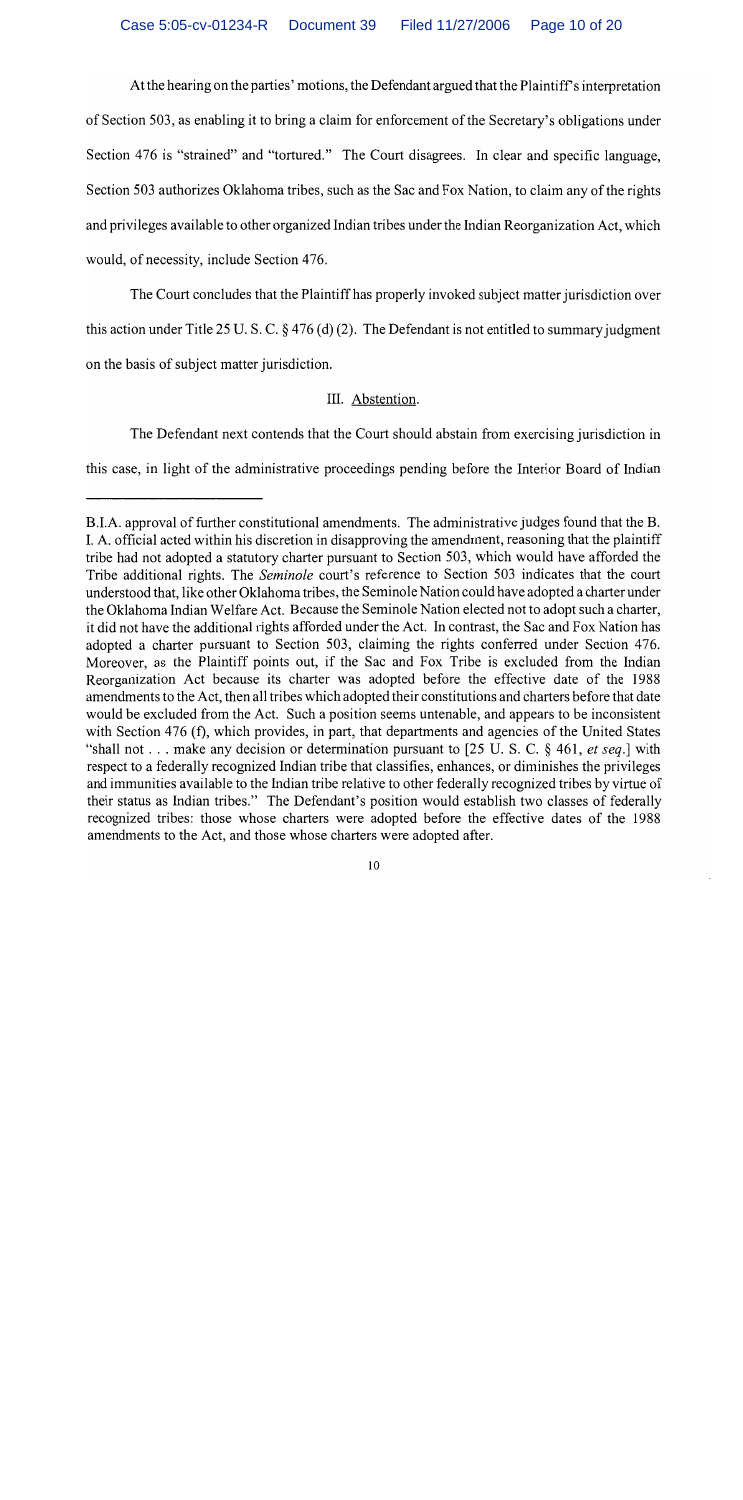#### Case 5:05-cv-01234-R Document 39 Filed 11/27/2006 Page 11 of 20

Appeals. The federal courts have recognized four categories of abstention: 1) Pullman abstention. which applies where a state court's determination of pertinent state law may moot a federal constitutional issue;<sup>11</sup> 2) Thibodeaux or Burford abstention, which applies when the federal court faces difficult questions of state law bearing upon policy issues of substantial public importance transcending the case at bar;<sup>12</sup> 3) *Younger* abstention, which applies when federal jurisdiction has been invoked to restrain state criminal or tax proceedings:<sup>13</sup> and 4) *Colorado River* abstention based upon special circumstances involving parallel proceedings in state court between the same parties.<sup>14</sup> The Defendant urges the Court to dismiss or stay these proceedings under the fourth category.

Abstention from the exercise of federal jurisdiction is the exception, not the rule. Colorado *River* abstention, under which a district court may decline to exercise or postpone the exercise of jurisdiction, is an extraordinary and narrow exception, which applies only where there is a parallel proceeding in state court involving the same issues with the same parties. United States v. City of Las Cruces, 289 F, 3d 1170, 1182 (10<sup>th</sup> Cir. 2002) (explaining that this Circuit requires a threshold finding of parallel state court proceedings to engage in Colorado River abstention); Kansas Judicial Watch v. Stout, F. Supp. 2d , 2006 WL 2038045 (D. Kan. 2006). Because federal courts have a "virtually unflagging obligation . . . to exercise the jurisdiction given them," a district court

<sup>&</sup>lt;sup>11</sup>See Railroad Commission of Texas v. Pullman Co., 312 U.S. 496, 61 S. Ct. 643, 85 L. Ed. 971 (1941).

<sup>&</sup>lt;sup>12</sup>See Buford v. Sun Oil Co., 319 U.S. 315, 63 S. Ct. 1098, 87 L. Ed. 1424 (1943); Louisiana Power & Light Co. v. City of Thibodaux, 360 U. S. 25, 79 S. Ct. 1070, 3 L. Ed. 2d 1058 (1959).

<sup>&</sup>lt;sup>13</sup>See Younger v. Harris. 401 U.S. 37, 91 S. Ct. 746, 27 L. Ed. 2d 669 (1971).

<sup>&</sup>lt;sup>14</sup>See Colorado River Water Conservation District v. United States, 424 U. S. 800, 96 S. Ct. 1236, 47 L. Ed. 2d 483 (1976).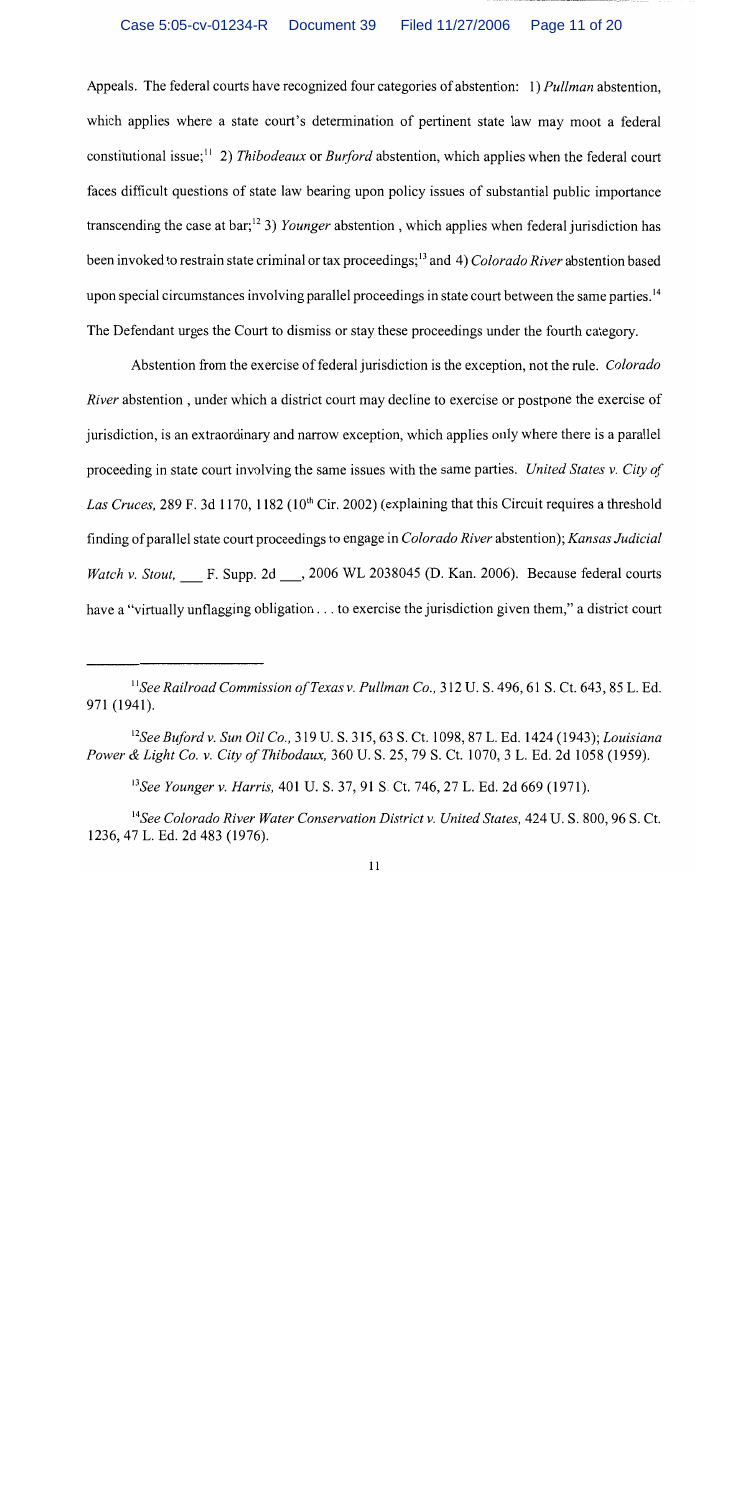should decline jurisdiction under Colorado River only in the "exceptional" circumstances where this threshold requirement is met.

In this case, the Defendant has not identified any parallel state court proceedings involving the same issues and parties, and has thus not met the threshold showing necessary for abstention under Colorado River. The Defendant has not shown, and does not contend, that any of the other forms of abstention apply in this case. Accordingly, the Defendant is not entitled to dismissal, a stay of the proceedings or summary judgment based on any of the recognized abstention doctrines.

### IV. Exhaustion of Administrative Remedies.

The Defendant argues that the Sac and Fox Nation has failed to exhaust its administrative remedies prior to seeking judicial relief. Under the doctrine of exhaustion of administrative remedies, a party is not entitled to judicial relief for supposed or threatened injury until the prescribed administrative remedies have been exhausted. McKart v. United States. 395 U.S. 185. 193, 89 S. Ct. 1657, 1662, 23 L. Ed. 2d 194 (1969); Mevers v. Bethlehem Shipbuilding Corp., 303 U. S. 41, 50 - 51, 58 S. Ct. 459, 463 - 464, 82 L. Ed. 638 (1938). An agency may, by rule, require that all appellate steps be taken within the agency, and that all remedies be exhausted before the applicant may seek judicial review. United States v. Consolidated Mines & Smelting Co., 455 F. 2d 432. 452 (9<sup>th</sup> Cir. 1971). The Defendant contends that the Secretary's failure to approve the proposed amendments does not constitute final agency action, and thus is not subject to review. (Defendant's brief, p. 9).<sup>15</sup> The Secretarial election for approval of the proposed amendments was

<sup>&</sup>lt;sup>15</sup>Defendant's brief, p. 9. The Defendant's citation to Section 767 appears to be a typographical error, as this Section deals with claims for lands owned by the Paiute Indians of Utah. The Plaintiff invokes jurisdiction in this case under Title 25 U.S.C.  $\S$  476 (d) (2); Title 28 U.S.C. §§ 1331, 1361 and 1332. (Complaint, par. 3).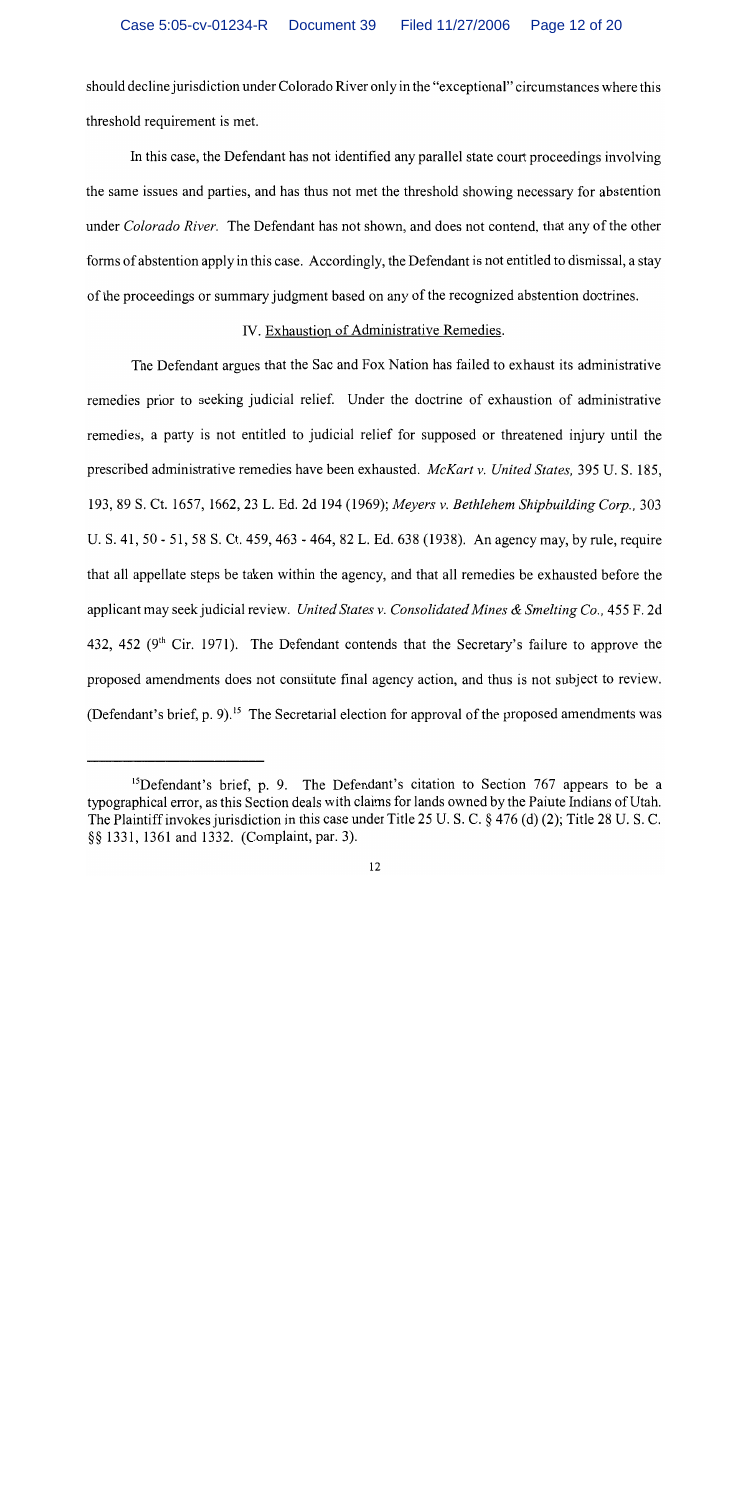#### Case 5:05-cv-01234-R Document 39 Filed 11/27/2006 Page 13 of 20

conducted on August 20, 2004, and the Secretarial Election Board certified the election that same day. Three days later, 29 tribal members filed an election contest with the Regional Director of the Southern Plains Region of the B.I.A., and with the Chairman of the Secretarial Election Board for the Southern Plains Region. The B.I.A., through the Acting Regional Director of the Southern Plains Region, denied the election challenge on December 14, 2004. Thereafter, the 29 protesters appealed the denial of their challenge to the Interior Board of Indian Appeals in *Harris-Noble, et al. v. Acting* Southern Plains Regional Director, IBIA 05-40-A. The Plaintiff Sac and Fox Nation of Oklahoma, as an interested party, filed a brief in opposition to the appeal, and the protester/appellants filed their final brief on August 8, 2005. To date, the Interior Board of Indian Appeals has made no decision on the appeal.

The Defendant contends that in order to exhaust its administrative remedies, the Plaintiff must comply with the appeal provisions established by the B.I.A. and the Interior Board of Indian Appeals, citing 25 C.F.R. § 2.26 and 43 C.F.R. § 4.314. Under 25 C.F.R. § 2.26, no decision of an administrative law judge or other B.I.A. official that is subject to appeal to a higher authority within the Department of Interior is considered final departmental action subject to judicial review under the Administrative Procedures Act unless the official to whom the appeal is made makes findings of exigency.<sup>16</sup> The applicable Interior Board of Indian Appeals regulation is similar. Under 43

<sup>&</sup>lt;sup>16</sup>25 C.F.R. Section 2.6 provides:

<sup>&</sup>quot;(a) No decision, which at the time of its rendition is subject to appeal to a superior authority in the Department, shall be considered final so as to constitute Departmental action subject to judicial review under 5 U.S.C. 704, unless when an appeal is filed, the official to whom the appeal is made determines that public safety. protection of trust resources, or other public exigency requires that the decision be made effective immediately."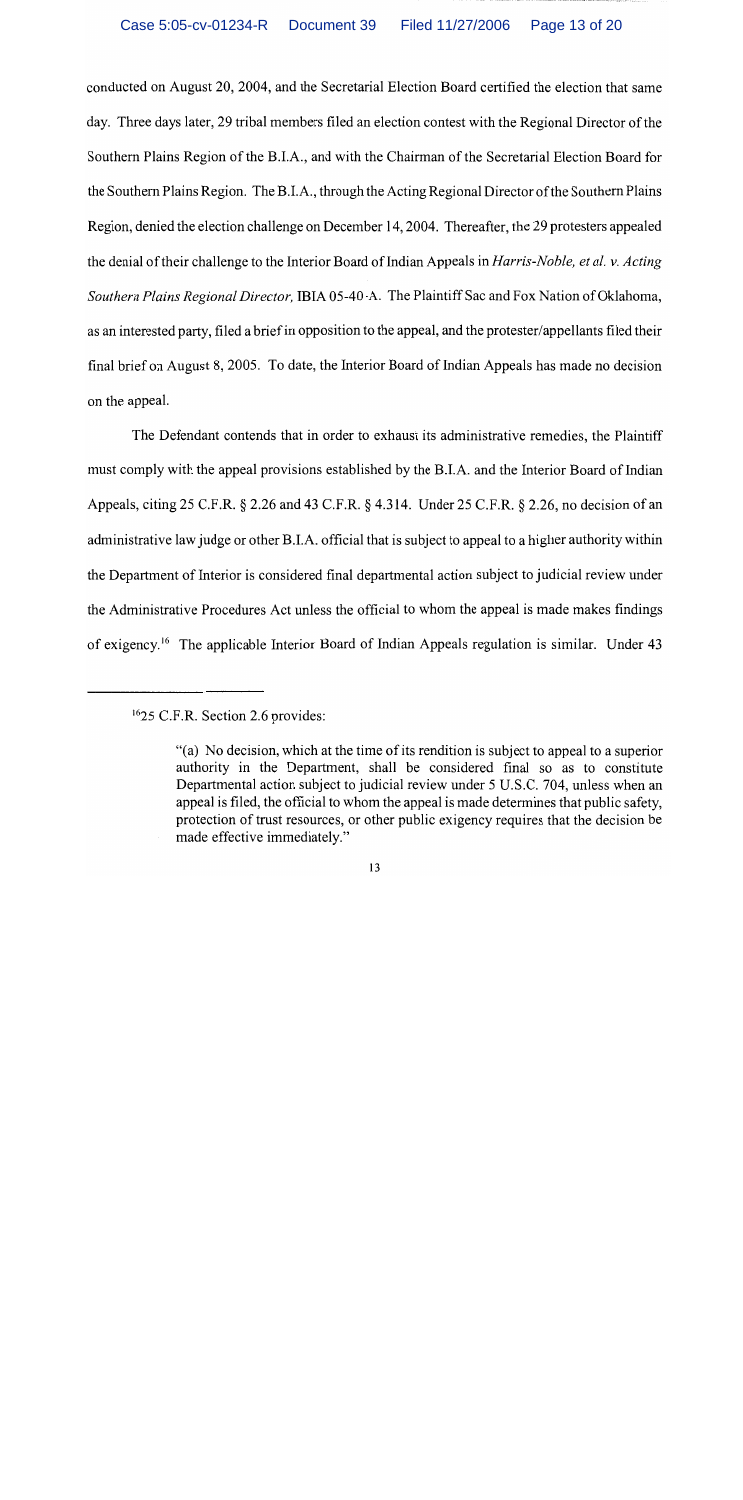C.F.R.  $\&$  4.314, no decision of an administrative law judge or B.I.A. official which is subject to appeal to the Interior Board of Indian Appeals will be considered final for purposes of judicial review under the Administrative Procedures Act unless the Board makes the decision effective pending a decision on appeal.<sup>17</sup>

As the Plaintiff contends, the Administrative Procedures Act provides that both those agency actions made subject to judicial review by statute, and those final agency actions for which there is no other adequate remedy in a court, are subject to judicial review. Title 5 U.S.C. 8 704. The Plaintiff's action for declaratory and injunctive relief is made subject to judicial review by statute. i.e., Title 25 U. S. C.  $\frac{6}{9}$  476 (d) (2). Thus, final agency action is not required in this instance.<sup>18</sup>

V. Right to Disapprove Based Upon Fundamental Invalidity of the Election.

The Defendant argues that the Secretary is not required to approve amendments where there are challenges to the fundamental validity of the election, citing Shakopee Mdewakanton Sious Community v. Babbitt. 906 F. Supp. 513 (D. Minn. 1995), aff'd. 107 F. 3d 667 (8<sup>th</sup> Cir. 1997). In *Shakopee*, the Secretary expressly rejected the results of an election to amend the tribe's constitution

 $1743$  C.F.R. § 4.314 provides, in part:

<sup>&</sup>quot;No decision of an administrative law judge, Indian probate judge, or BIA official that at the time of its rendition is subject to appeal to the Board, will be considered final so as to constitute agency action subject to judicial review under 5 U.S.C. § 704, unless it has been made effective pending a decision on appeal by order of the Board."

<sup>&</sup>lt;sup>18</sup>The Defendant contends that by filing a brief with the Interior Board of Indian Appeals opposing the appeal, as "an interested party . . . directly affected by the appeal," the Plaintiff is "actively engaged" in the pending administrative appeal brought by the 29 protesting tribal members. However, since the Plaintiff has demonstrated a statutory right to judicial enforcement of the Secretary's obligations under Section 476 (d), the extent to which the Plaintiff may have participated in the administrative proceedings brought by the protesting tribal members is irrelevant.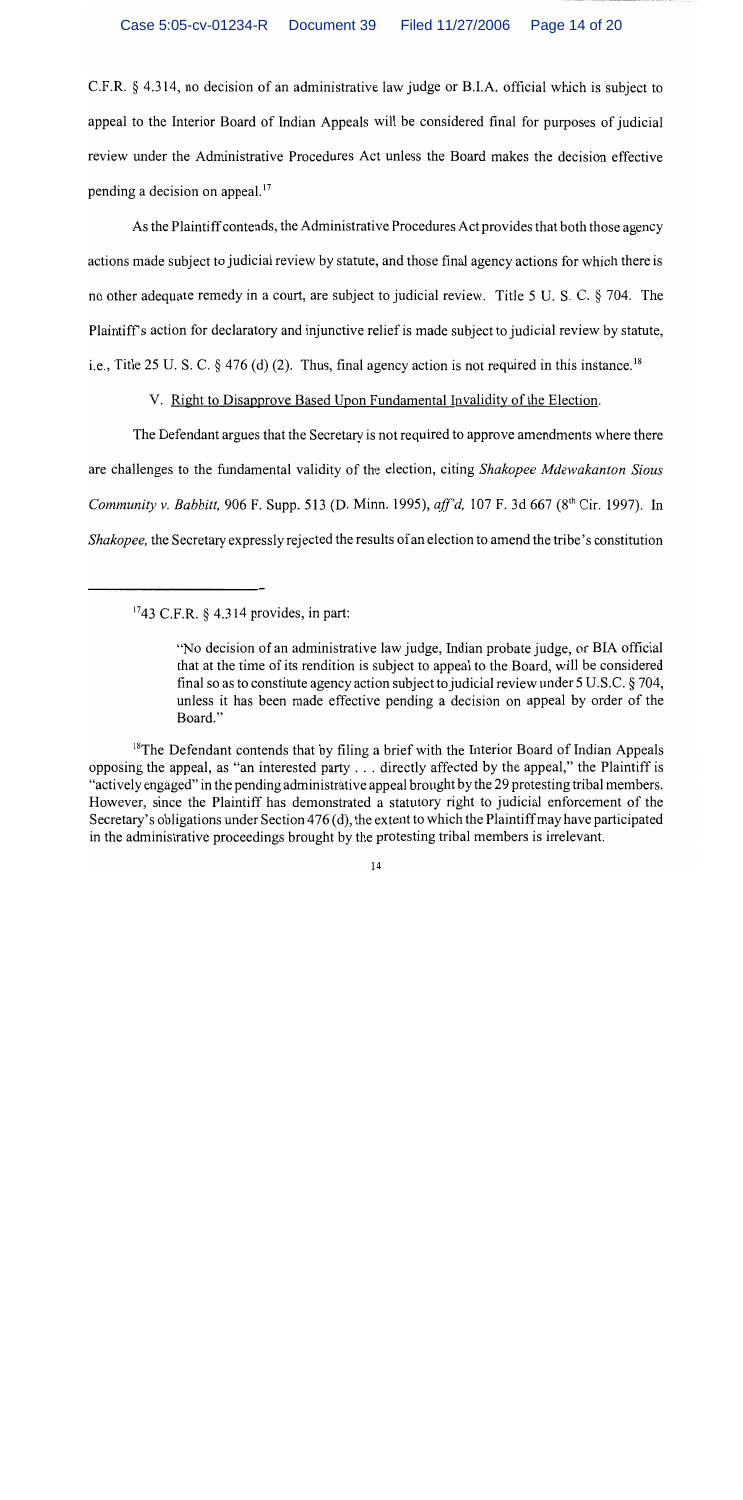based on a dispute over whether certain persons who voted for passage of the amendments were actually tribal members. The dispute over voter eligibility presented a fundamental question as to whether the proposed amendments at issue in *Shakopee* had been approved by a majority of the eligible members of the tribe. In contrast to *Shakopee*, in this case the Secretary has not expressly refused to approve the amendments, based on concerns about the fundamental validity of the election; instead, the Secretary has failed to meet her statutory obligation to approve or disapprove the amendments within 45 days.<sup>19</sup> The Defendant is not entitled to summary judgment based on the contention that theoretically, the Secretary could have disapproved the amendments under *Shakopee*.

### VI. Failure to Join Necessary Parties.

The Defendant next argues, alternatively, that the tribal members challenging the election are necessary parties who should be joined in this proceeding. The Court applies a two-part test to determine whether a party must be joined under Rule 19, F. R. Civ. Pro. First, the Court determines whether an absent party is "necessary." If the absent party is necessary and cannot be joined, the Court must then determine whether the absent party is "indispensable" in the sense that the action cannot proceed in equity and good conscience in the absence of that party. Davis v. United States. 343 F. 3d 1282 (10<sup>th</sup> Cir. 2003); Manygoats v. Kleppe, 558 F. 2d 556 (10<sup>th</sup> Cir. 1977). Rule 19 (a) provides:

"A person who is subject to service of process and whose joinder will not deprive the court of jurisdiction over the subject matter of the action shall be joined in the action if

<sup>&</sup>lt;sup>19</sup>The protesting members alleged twelve procedural irregularities, including that the ballot form did not accurately reflect the language of the tribe's pre-amendment constitution; that the ballots contained misstatements and errors, that some members did not receive ballots, that some members did not receive envelopes with their ballots, and other irregularities.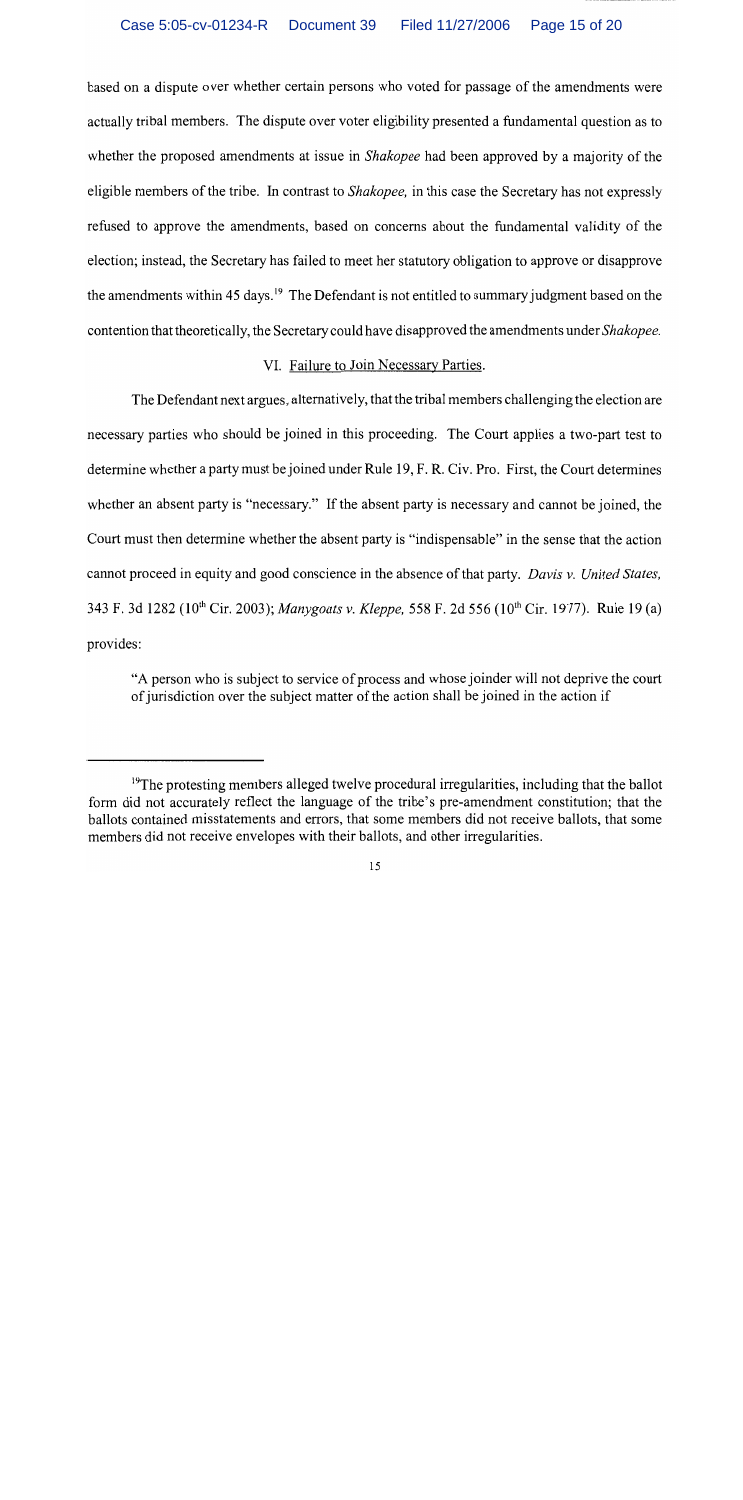- in the person's absence complete relief cannot be accorded among those already  $(1)$ parties: or
- $(2)$ the person claims an interest relating to the subject matter of the action and is so situated that the disposition of the action in the person's absence may
	- as a practical matter impair or impede the person's ability to protect that  $(i)$ interest, or
	- $(ii)$ leave any of the persons already parties subject to a substantial risk of incurring double, multiple, or otherwise inconsistent obligations by reason of the claimed interest."

Fed. R. Civ. Pro. 19 (a). See also Davis v. United States, 343 F. 3d 1282 (10<sup>th</sup> Cir. 2003).

The protesting tribal members are not "necessary" parties under Rule 19 (a) (1) because complete relief can be accorded to the Sac and Fox Nation and the Secretary in their absence. If the Court were to deny the Plaintiff's claim, the Secretary would prevail and be granted complete relief: if the Court were to grant the Plaintiff's claim and declare that the Secretary is deemed to have approved the amendments to the tribal constitution, the Plaintiff would be afforded complete relief.

Furthermore, it appears that the protesting tribal members are not necessary parties under Rule 19 (a) (2) because they do not claim an interest relating to the subject of this action. The relevant inquiry for Rule 19(a) is not whether the absent person has an "interest," in the broad sense, in the outcome of the litigation, but whether cognizable legal rights of the absent person will be prejudiced by the suit's continuation. Confederated Tribes of Chehalis Indian Reservation v. Lujan, 928 F. 2d 1496 (9th Cir. 1991). See also BMG Music v. Vanxy, Inc., 1999 WL 493345 (S. D. N. Y. 1999) (The term "interest," for purposes of Rule 19, must be one which is legally protected, and not merely a financial interest or one of convenience); Old Colony Ventures I, Inc. v. SMWNPF Holdings, Inc., 968 F. Supp. 1422 (D. Kan. 1997) (Interest must be legally protected, direct stake in the pending litigation). But see Williams v. State Board of Elections, 696 F. Supp. 1563 (N. D. Ill.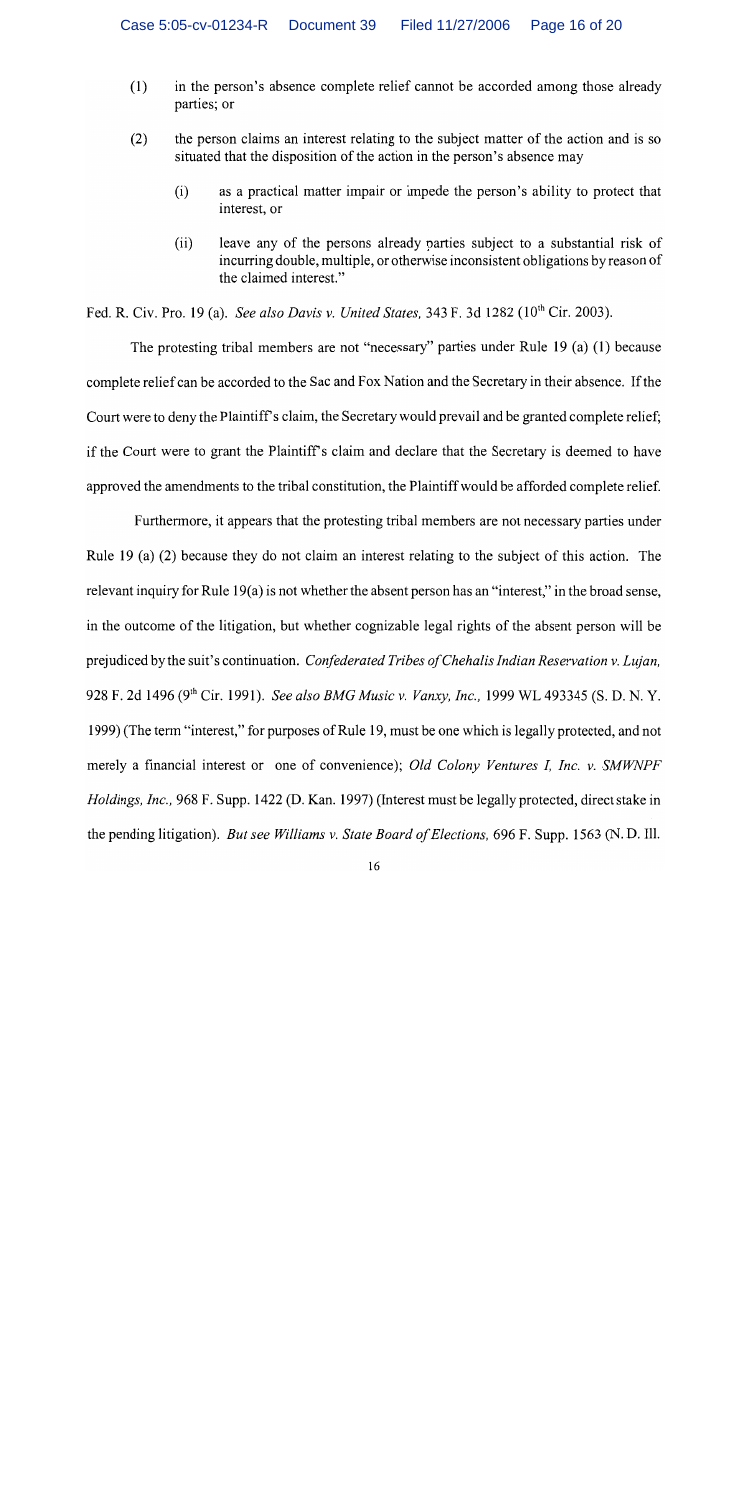1988) (Candidates for state judicial office were necessary parties in action for vote dilution under Voting Rights Act brought by Hispanic and black voters; minority voters sought to enjoin election for which candidates had already been nominated, thus giving candidates a colorable interest in the timing of the election); Citizen Pottawatomi Nation v. Norton, 248 F. 3d 993 ( $10<sup>th</sup>$  Cir. 2001) (Pottawatomi tribe challenged the Secretary's determination that a federal funding formula was static. Because the tribe's action may alter the future funding for the absent tribes, those tribes can claim interests relating to the subject of the action, and the district court properly found those tribes to be necessary parties).

The Defendant, as the party claiming that the protesting tribal members are necessary parties, bears the burden of proving the underlying facts that would support such status. Davis v. United States, 192 F. 3d 951, 961 - 962 (10<sup>th</sup> Cir. 1999); Rishell v. Jane Phillips Episcopal Memorial Medical Center, 94 F. 3d 107, 1411 (10<sup>th</sup> Cir. 1996). Here, the Defendant Secretary has not shown that the protesting tribal members have any unique, personal interest in the challenged election results, or that their objections to the election procedures rise to the level of an "interest relating to the subject matter of the action." Davis v. United States, supra.<sup>20</sup> Thus, the Defendant has not shown that the protesting tribal members are necessary parties under Rule 19 (a), and is not entitled to summary judgment on this basis.

 $^{20}$ In *Davis*, the Seminole Nation of Oklahoma claimed an interest in the subject matter of a suit by two of the Nation's bands challenging the bands' exclusion from judgment fund programs established with funds obtained from land claims judgment. The court thus held that the Nation was a necessary party to the suit, inasmuch as a ruling on the merits in favor of the bands would have the practical effect of modifying the Nation's ordinances concerning an eligibility requirement that effectively prohibited the bands from participating in the judgment fund programs.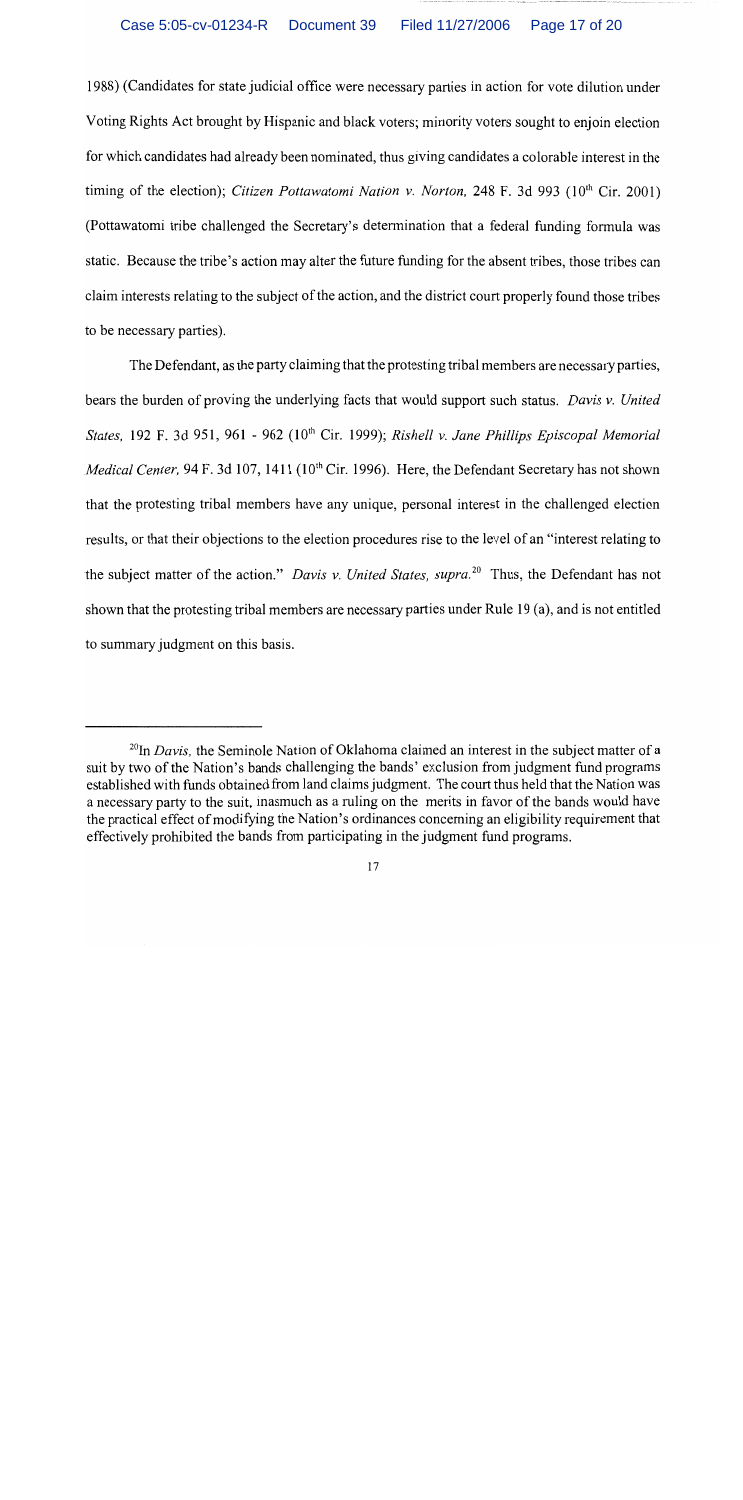#### VII. Mootness.

The Defendant next argues that the Secretary of the Interior has already approved the amendments, and that the Plaintiff's claims for declaratory relief are therefore moot. The Defendant contends that the Secretary approved the proposed amendments prior to the election, subject to the approval of the tribal membership.

The Plaintiff contends that the Defendant's argument is "in direct conflict" with Title 25 U. S. C. § 476. Section 476 (c) governs the procedure by which the Secretary calls and holds tribal elections, and the Secretary's duty to review proposed tribal constitutional amendments prior to calling an election, to determine whether they conflict with applicable laws.<sup>21</sup> Section 476 (d) establishes a requirement that the Secretary approve or disapprove tribal constitutional amendments

<sup>21</sup> Section 476 (c) provides:

- $``(c)$ Election procedure; technical assistance; review of proposals; notification of contrary-to-applicable law findings
	- The Secretary shall call and hold an election as required by subsection (a) of  $(1)$ this section  $- \dots$ 
		- $(B)$ within ninety days after receipt of a tribal request for election to ratify an amendment to the constitution and bylaws.
	- During the time periods established by paragraph  $(1)$ , the Secretary shall  $(2)$  $\ldots$ 
		- review the final draft of the constitution and bylaws, or amendments (B) thereto to determine if any provision therein is contrary to applicable laws.
	- $(3)$ After the review provided in paragraph (2) and at least thirty days prior to the calling of the election, the Secretary shall notify the tribe, in writing, whether and in what manner the Secretary has found the proposed constitution and bylaws or amendments thereto to be contrary to applicable laws."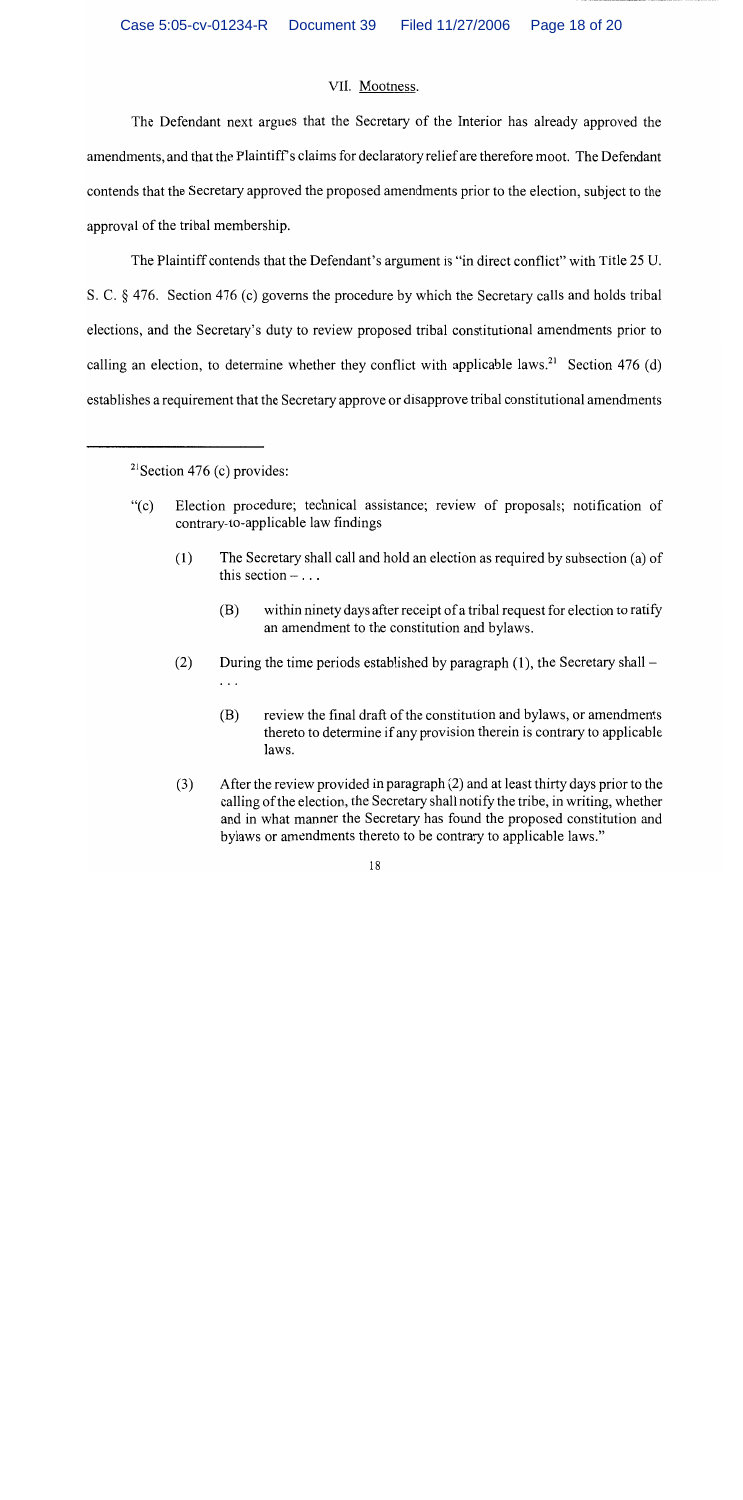within 45 days after the tribal election.<sup>22</sup> Based upon the structure and language of Section 476, it is clear that the Secretary's obligation to conduct a pre-election review of proposed amendments is separate from the Secretary's obligation to approve or disapprove the amendments within 45 days after the election. Thus, the Secretary's pre-election approval of the draft of the proposed amendments does not satisfy the Secretary's obligation to conduct a post-election review under Section  $476$  (d).

# IX. Injunctive Relief.

The Defendant next argues that the Plaintiff has not met the legal requirements for injunctive relief. In order to obtain a permanent injunction, the Plaintiff must show, among other things, that the balance of equities favors the issuance of an injunction. To make this showing, the Plaintiff must demonstrate that: 1) irreparable injury will occur if injunctive relief is not granted; 2) the threatened injury to the Plaintiff outweighs whatever damage an injunction may cause the Defendant; and 3) the granting of injunctive relief is not harmful to the public interest. Sierra Club v. Hennessy, 695

- Approval or disapproval by Secretary; enforcement  $\lq( d)$ 
	- If an election called under subsection (a) of this section results in the  $(1)$ adoption by the tribe of the proposed constitution and bylaws or amendments thereto, the Secretary shall approve the constitution and bylaws or amendments thereto within forty-five days after the election unless the Secretary finds that the proposed constitution and bylaws or any amendments are contrary to applicable laws.
	- If the Secretary does not approve or disapprove the constitution and bylaws  $(2)$ or amendments within the forty-five days, the Secretary's approval shall be considered as given. Actions to enforce the provisions of this section may be brought in the appropriate Federal district court."

<sup>&</sup>lt;sup>22</sup>Section 476 (d) provides: